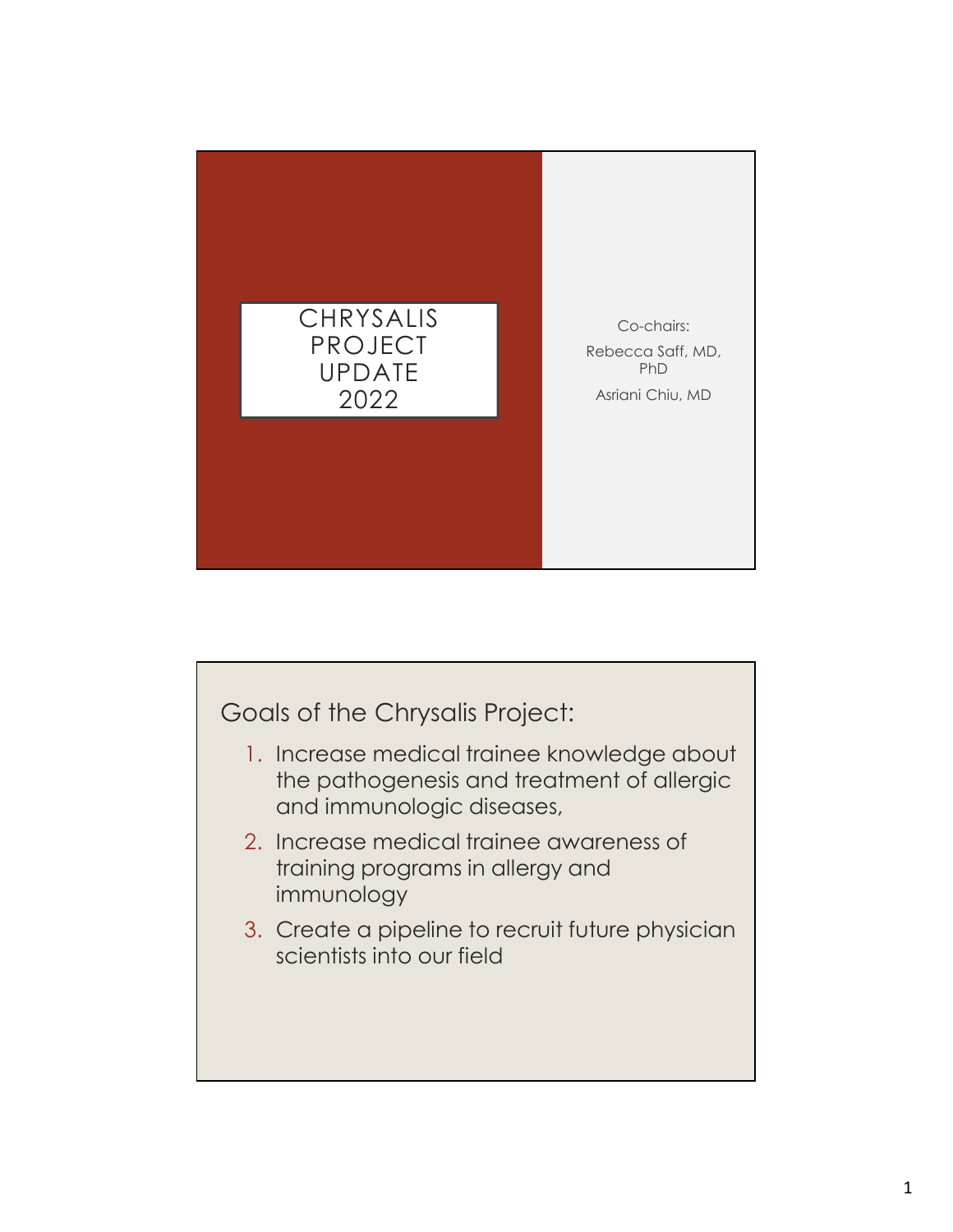| Med/Peds                                                                | 13                                        | $\boldsymbol{6}$                                | 46                           |  |
|-------------------------------------------------------------------------|-------------------------------------------|-------------------------------------------------|------------------------------|--|
| student<br>1st year Resident<br>2 <sup>nd</sup> year resident           | 16<br>35                                  | 11<br>27                                        | 69<br>77                     |  |
| <b>Applicant</b><br>3rd year Med<br>student<br>4 <sup>th</sup> year Med | Number<br>applied<br>$\mathfrak{S}$<br>10 | <b>Number</b><br>accepted<br>3<br>$\mathcal{P}$ | $\%$<br>accepted<br>75<br>90 |  |
|                                                                         | 2022 APPLICANT DATA                       |                                                 |                              |  |

| 2 <sup>nd</sup> year resident                                                                                                                                                    | 35                       | 27                        | 77                  |
|----------------------------------------------------------------------------------------------------------------------------------------------------------------------------------|--------------------------|---------------------------|---------------------|
| Med/Peds<br>Resident                                                                                                                                                             | 13                       | $\ddot{\delta}$           | 46                  |
| MD/PhD student                                                                                                                                                                   | $\overline{4}$           | $\mathfrak{Z}$            | 75                  |
| <b>Total</b>                                                                                                                                                                     | 84<br>eligible           | 60                        | 71%                 |
|                                                                                                                                                                                  |                          |                           |                     |
|                                                                                                                                                                                  |                          |                           |                     |
|                                                                                                                                                                                  |                          |                           |                     |
|                                                                                                                                                                                  |                          |                           |                     |
|                                                                                                                                                                                  |                          |                           |                     |
|                                                                                                                                                                                  | 2022 APPLICANT DATA      |                           |                     |
|                                                                                                                                                                                  |                          |                           |                     |
|                                                                                                                                                                                  |                          |                           |                     |
| <b>Applicant</b>                                                                                                                                                                 | <b>Number</b><br>applied | <b>Number</b><br>accepted | $\%$<br>accepted    |
|                                                                                                                                                                                  | $\mathfrak{S}$           |                           |                     |
|                                                                                                                                                                                  |                          | $\mathfrak{S}$            | 100                 |
|                                                                                                                                                                                  | $\overline{1}$           | 1                         | 100                 |
|                                                                                                                                                                                  | 36                       | 26                        | $72\,$              |
|                                                                                                                                                                                  | $\overline{4}$           | $\overline{4}$            | 100                 |
|                                                                                                                                                                                  | 30                       | 22                        | 73                  |
|                                                                                                                                                                                  | $\mathbf{1}$             | $\mathbf{1}$              | 100                 |
|                                                                                                                                                                                  | $\mathfrak{S}$           | $\mathsf{O}$              | $\mathsf{O}\xspace$ |
|                                                                                                                                                                                  | 5                        | $\mathfrak{S}$            | 60                  |
| African American/Black<br>American Indian/Alaskan<br>Native<br>Asian<br><b>Bi-racial</b><br>Caucasion/White<br>Hispanic/Latino<br>Prefer not to respond<br>Other<br><b>Total</b> | 84<br>eligible           | 60                        | 71%                 |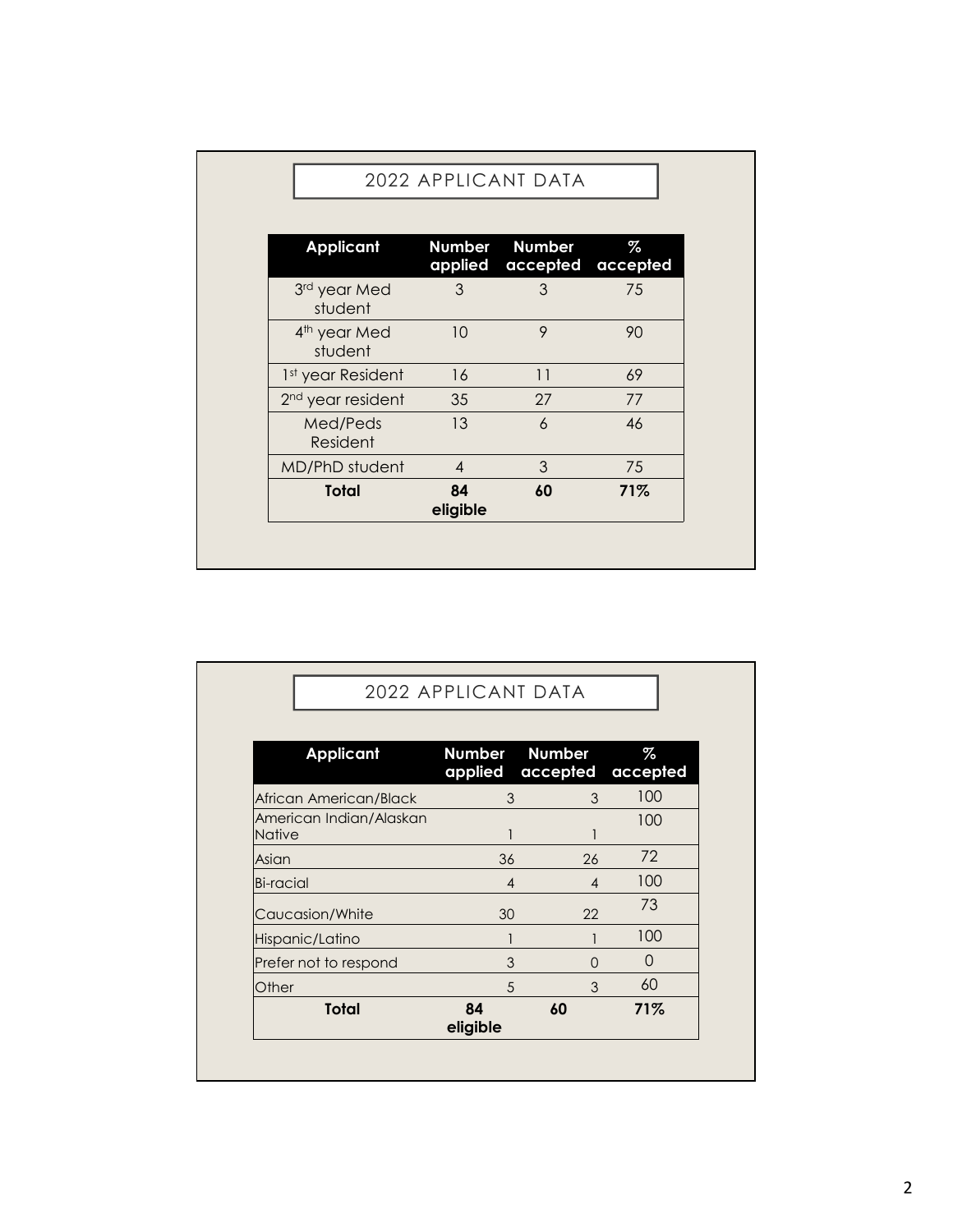## 2022 DATA

- 2022 DATA<br>
Accepted: 60 total<br>
 1 accepted resident that had been turned away prev<br>
 35 applicants from programs without A/I
- 35 applicants from programs without A/I
- 4 applicants with abstracts
- 24 applicants with posters
- **75% of applicants were female**



- Participant scores are based upon:
	- Letter of Recommendation
	- Academic performance
	- Personal statement
	- Activities: Research experience, publications, presentations
	- 2015: Accepted abstract submissions and their ranking are taken into consideration, but do not guarantee acceptance. Exception: first author, oral abstract does result in an automatic acceptance
	- 2016: Exposure to A/I (if no training program, applicant is given additional weight to final score
	- 2019: Given extra look if they had been previously turned down
	- 2023: Additional weight for applicants in URM groups, consider whether those that participated in SPARK should not be eligible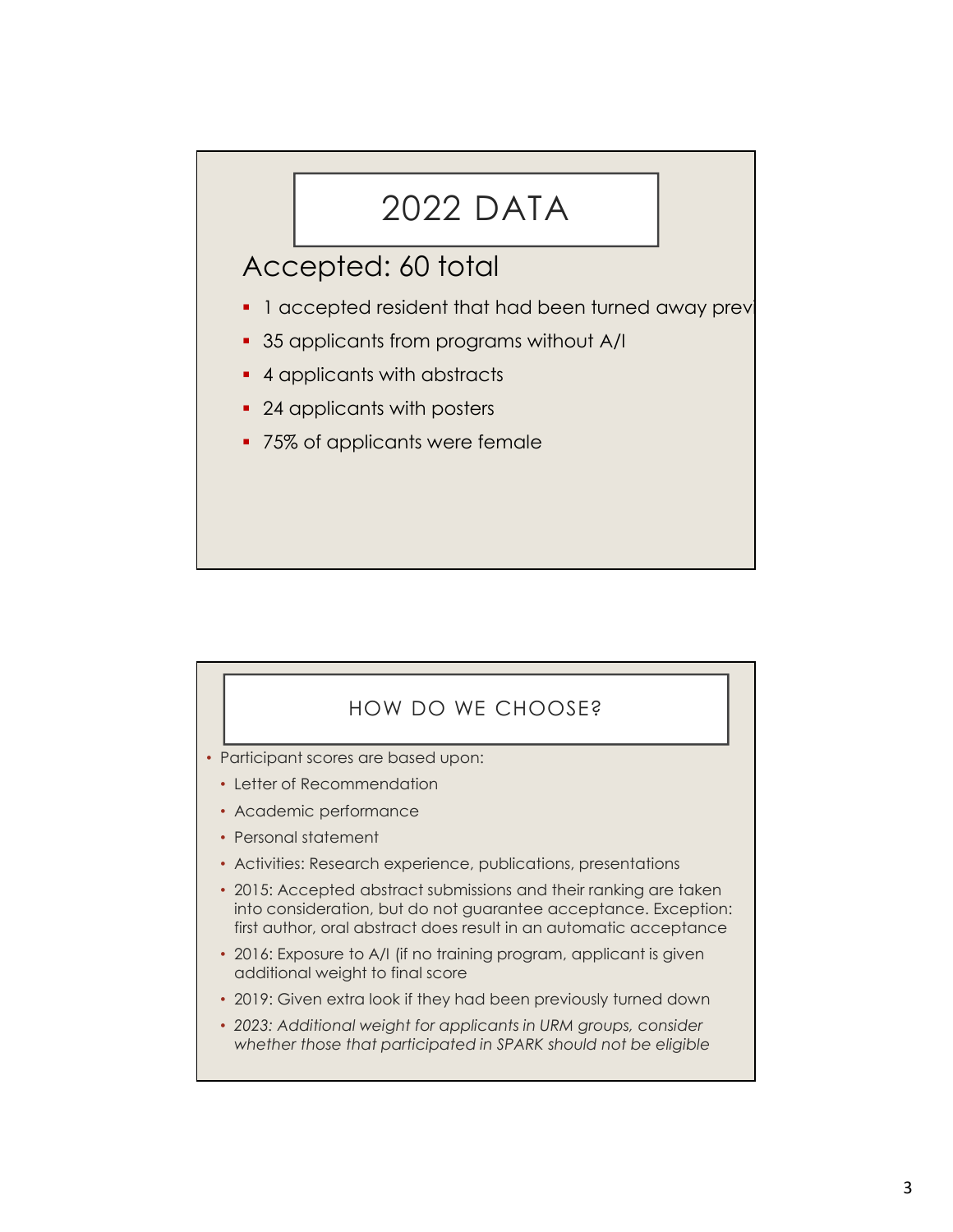## CHRYSALIS 2022 PROGRAM

Thursday, February 24, 2022 Chrysalis Project Participant Registration: 6:00 pm to 7:00 pm

Friday, February 25, 2022 Chrysalis Project Didactic Program: 7:30 am to 12:30 pm CHRYSALIS 2022 PROGRAM<br>
Thursday, February 24, 2022<br>
Thrusday, February 24, 2022<br>
Chrysalis Project Participant Registration: 6:00 pm to 7:00 pm<br>
Friday, February 25, 2022<br>
Chrysalis Project Didactic Program: 7:30 am to 12 CHRYSALIS 2022 PROGRAM<br>
Thursday, February 24, 2022<br>
Chrysalis Project Participant Registration: 6:00 pm to 7:00 pm<br>
Friday, February 25, 2022<br>
Chrysalis Project Didactic Program: 7:30 am to 12:30 pm<br>
3:30 am Breaktast<br>
8: 8:10 am Welcome from the AAAAI President 8:15 am Immunodeficiency<br>8:45 am Atopic Dermatitis Atopic Dermatitis Thursday, February 24, 2022<br>
2022 PROGRAM<br>
Thursday, February 24, 2022<br>
Chrysalis Project Participant Registration: 6:00 pm to 7:00 pm<br>
Friday, February 25, 2022<br>
Chrysalis Project Didactic Program: 7:30 am to 12:30 pm<br>
7: CHRYSALIS 2022 PROGRAM<br>
Thursday, February 24, 2022<br>
Chrysalis Project Participant Registration: 6:00 pm to 7:00 pm<br>
Friday, February 25, 2022<br>
Chrysalis Project Didactic Program: 7:30 am to 12:30 pm<br>
8:00 am Breakfast<br>
8: CHRYSALIS 2022 PROGRAM<br>
Thursday, February 24, 2022<br>
Chrysalis Project Participant Registration: 6:00 pm to 7:00 pm<br>
Friday, February 25, 2022<br>
Chrysalis Project Didactic Program: 7:30 am to 12:30 pm<br>
Chrysalis Project Did CHRYSALIS 2022 PROGRAM<br>
Thursday, February 24, 2022<br>
Chrysalis Project Participant Registration: 6:00 pm to 7:00 pm<br>
Efriday, February 25, 2022<br>
Chrysalis Project Didactic Program: 7:30 am to 12:30 pm<br>
7:30 am Breckfast<br>
8 CHRYSALIS 2022 PROGRAM<br>
Thursday, February 24, 2022<br>
Chrysalis Project Participant Registration: 6:00 pm to 7:00 pm<br>
Friday, February 25, 2022<br>
Chrysalis Project Didactic Program: 7:30 am to 12:30 pm<br>
7:30 am Breakfast<br>
8: CHRYSALIS 2022 PROGRAM<br>
Ihussday, February 24, 2022<br>
Chrysalis Project Participant Registration: 6:00 pm to 7:00 pm<br>
Friday, February 25, 2022<br>
Chrysalis Project Didactic Program: 7:30 am to 12:30 pm<br>
7:30 am Melcome from Allergy 12:25 pm Chrysalis Project Participant Class Photo

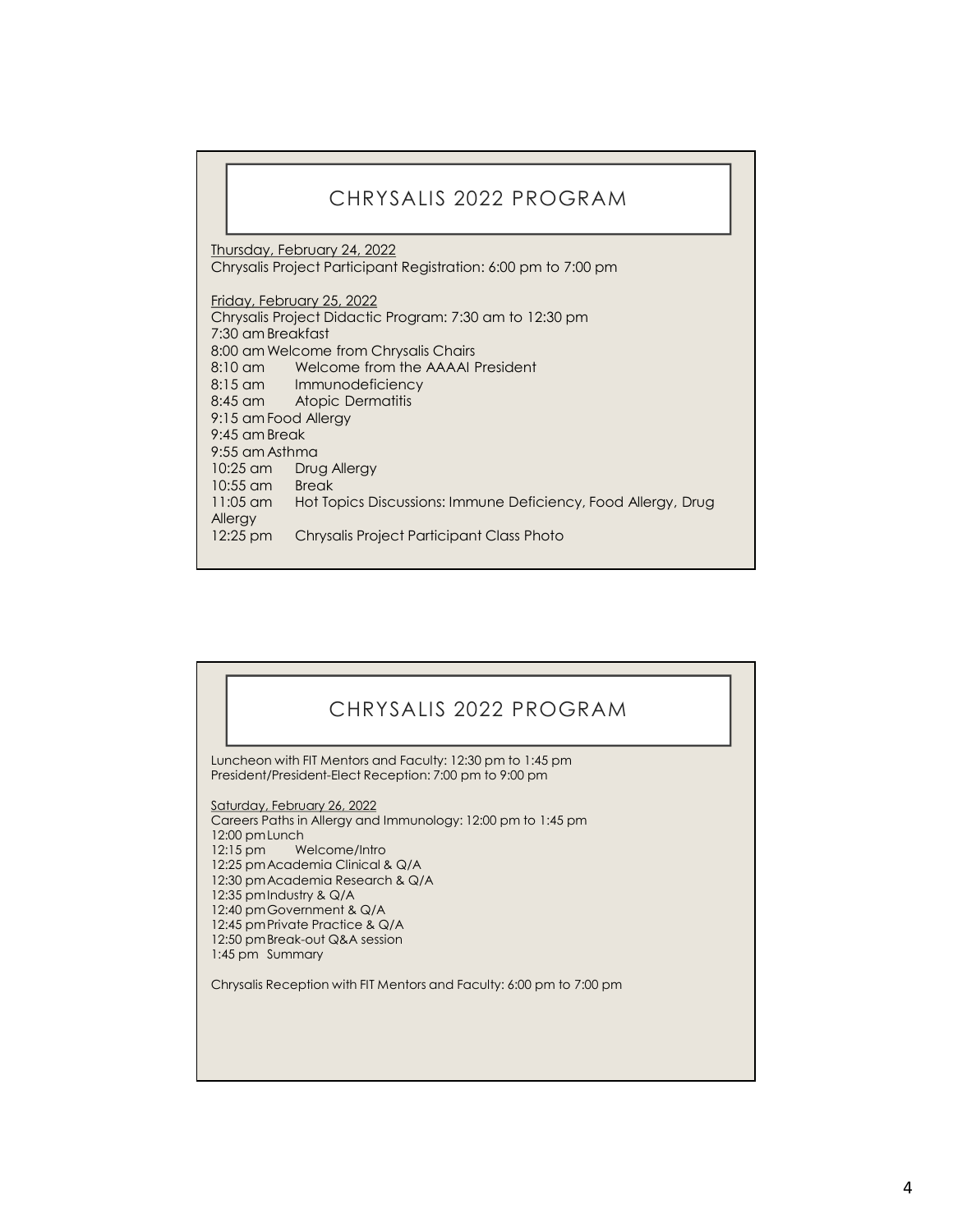## CURRENT STRATEGIES

- Application
	- Asking if A/I program is at institution and if not 0.25 added to their review score
	- Reapplying question on application and considered during the ranking process
	- Race and ethnicity added to application
- Recruitment
	- Emails to the program directors assembly and medical student/resident member types of the AAAAI
	- AAAAI E-News
	- Word of mouth
- Non-Selected
	- Encouraged to apply again
	- Encourage those who are attending the Annual Meeting to register for the Career Path in A/I session which is open to all medical students/residents who attend the Annual Meeting
	- Those with accepted abstracts or case reports who are not selected are given to the Medical Student/Resident Travel Scholarship